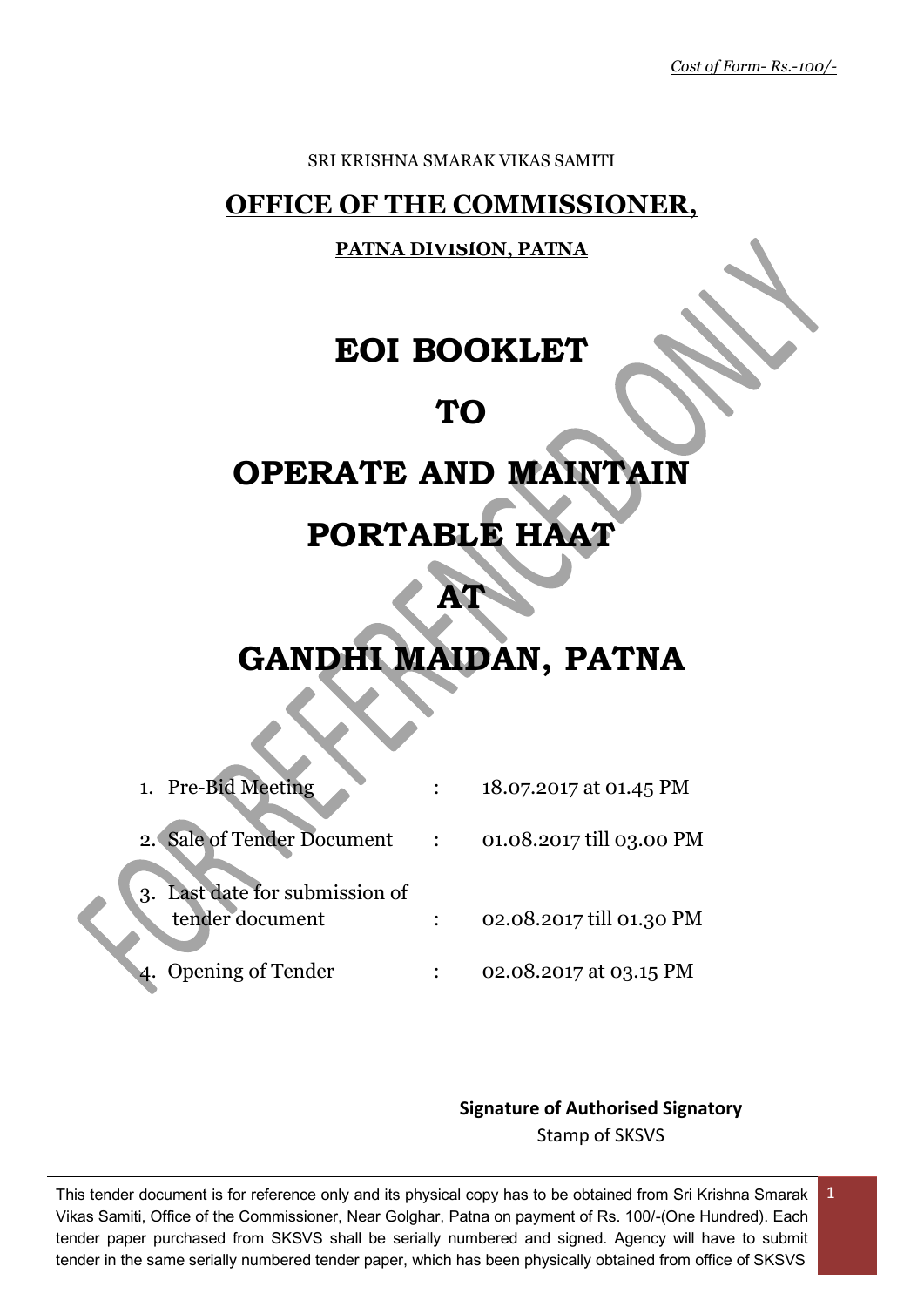# INTRODUCTION

Sri Krishna Smarak Vikas Samiti (SKSVS) is a non-profit society registered under the Society Registration Act 21, 1860. It is a body bestowed with authority for management of Gandhi Maidan and Sri Krishna Memorial Hall, Patna.

The proposed Portable Haat envisages a composite shopping facility with seating arrangement, landscaping, etc. It is conceptualized not only for providing excellent shopping facility under one platform but also for promotion of traditional artistry, handicraft items, Madhubani painting, Sujni embroidery etc. All structure and materials proposed shall be eco-friendly in nature and should have garbage disposal under one umbrella and implemented most hygienically:

SKSVS is seeking a professional agency to operate and maintain portable Haat at Gandhi Maidan, Patna. Hence this Expression of Interest (EOI) is called from the interested and suitable company/ firm/agency.

## **Description of Portable Haat at Gandhi Maidan**

Total space is approx 9000 (nine thousand) sq.ft. in Gandhi Maidan, Patna near Gate No. 8 and Gate No. 10 will be used for setting-up portable/ mobile Haat. SKSVS would provide designated places in Gandhi Maidan for parking of portable/ mobile Haat van/ wagon. The operational timing of the Portable/mobile Haat should be :-

a. Summer (April to October) 6.00 AM to 9.30 PM

2

b. Winter (November to March) : 6.00 AM to 9.00 PM

which can be changed from time to time as per the emergent situation or necessity.

The portable/ mobile Haat van/ wagon shall move in and out of Gandhi Maidan premises everyday as per the operational timing of the Portable Haat.

# **Eligibility Criteria**

Expression of Interest (EOI) shall be evaluated in two stages :-

#### 1. *Technical evaluation of proposal*

- (a) Annual Turnover during the last 3(three) years (2013-14, 2014-15 & 2015-16) should be a minimum Rs. 10,00,000/- (average) - Details to be attached.
- (b) EMD of Rs. 5,000/- (Five thousand only)- To be attached.
- (c) Photocopy of PAN Card To be attached.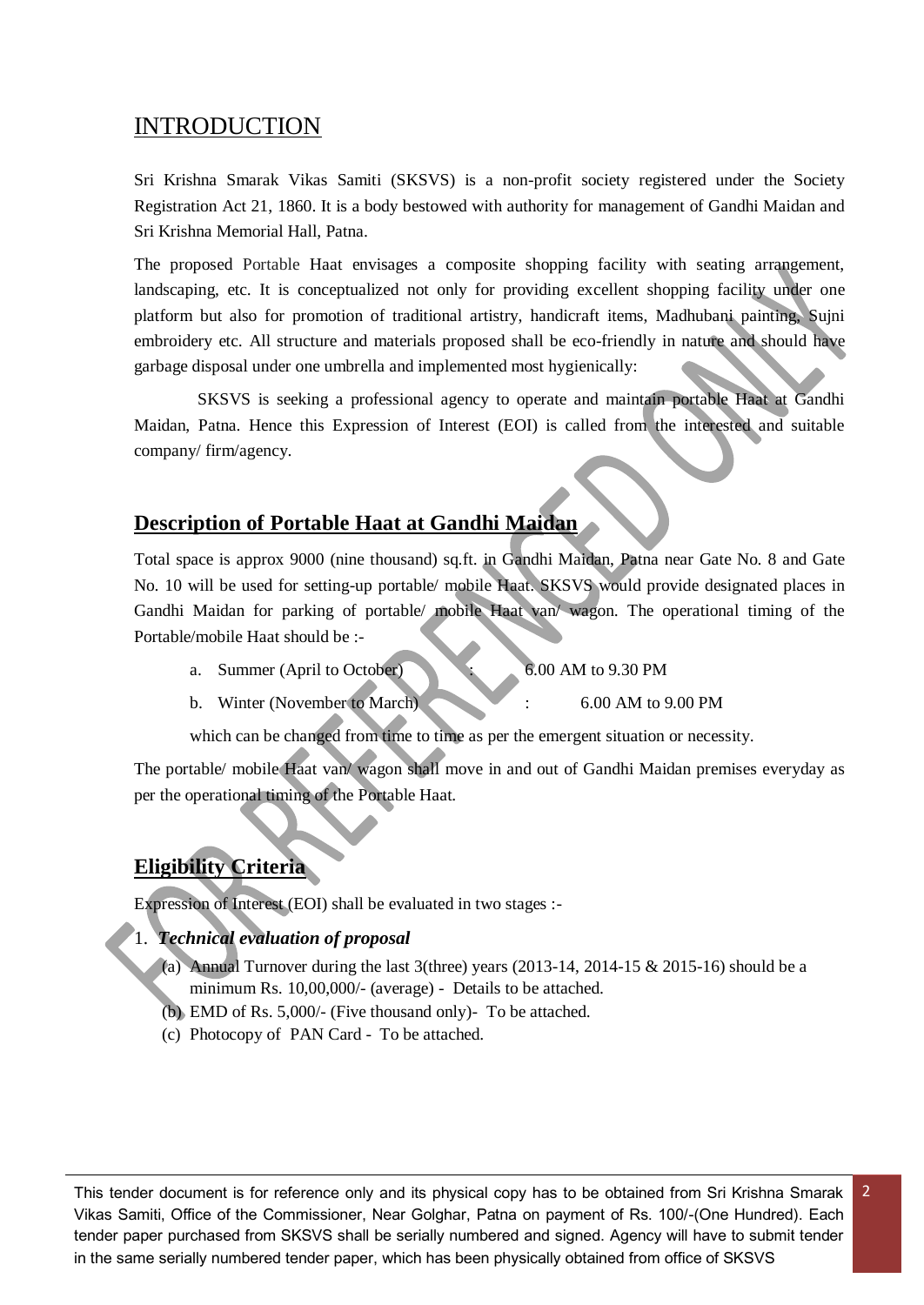# **2. Financial Bid (Separate sealed envelope)**

The Agency shall be selected after fulfilling the terms & conditions of the technical bid and the bidder who offers the highest amount will be considered.

Financial proposal would be the net amount payable to SKSVS on a monthly basis.

SKSVS reserves the right to verify the claims made by the Bidders and to carry out the capability assessment of the Bidders and the SKSVS decision shall be final in this regard. SKSVS may, in its absolute discretion, waive any of the conditions and/or requirements in the EOI in respect of any or all of the bidders.

# **Obligations of the Portable Haat agency**

- 1. The Agency shall use only the space ear marked for the Portable Haat, and shall not use any other space for any other purposes or for any advertisement except display of name of its shop / items.
- 2. The Agency shall use space for parking of potable van and sale of items as specified on the ground.
- 3. The proposed portable Haat at Gandhi Maidan must strive to carve out a distinct identity for itself in tune with the local ecology, environment and ambience. It is not meant to add up to "one more shopping destination" rather it has to orient itself on the USP of "shopping for quality artistry". There would be absolutely no compromise on this USP for the proposed Portable Haat.

All structure and materials proposed shall be eco-friendly in nature and appropriate market arrangement, garbage disposal under one umbrella and implemented most hygienically and comprising the following items of sale:

- a. All handicraft and handloom products .
- b. Sujini Embroidery.
- c. Khatwa Embroidery product.
- d. Lac Bangles- Lahathi, Kiri, Tribal Jewellery
- e. Madhubani Painting.
- f. Manjusha art of Angika Art Product.
	- Tikuli Art Product.
- h. Zarri / Kasida Art Product.
- i. Bamboo products.
- j. Wooden Art Product.
- k. Stone/ wood carving.
- l. Brass items.
- m. Artistic Pottery items.

This tender document is for reference only and its physical copy has to be obtained from Sri Krishna Smarak Vikas Samiti, Office of the Commissioner, Near Golghar, Patna on payment of Rs. 100/-(One Hundred). Each tender paper purchased from SKSVS shall be serially numbered and signed. Agency will have to submit tender in the same serially numbered tender paper, which has been physically obtained from office of SKSVS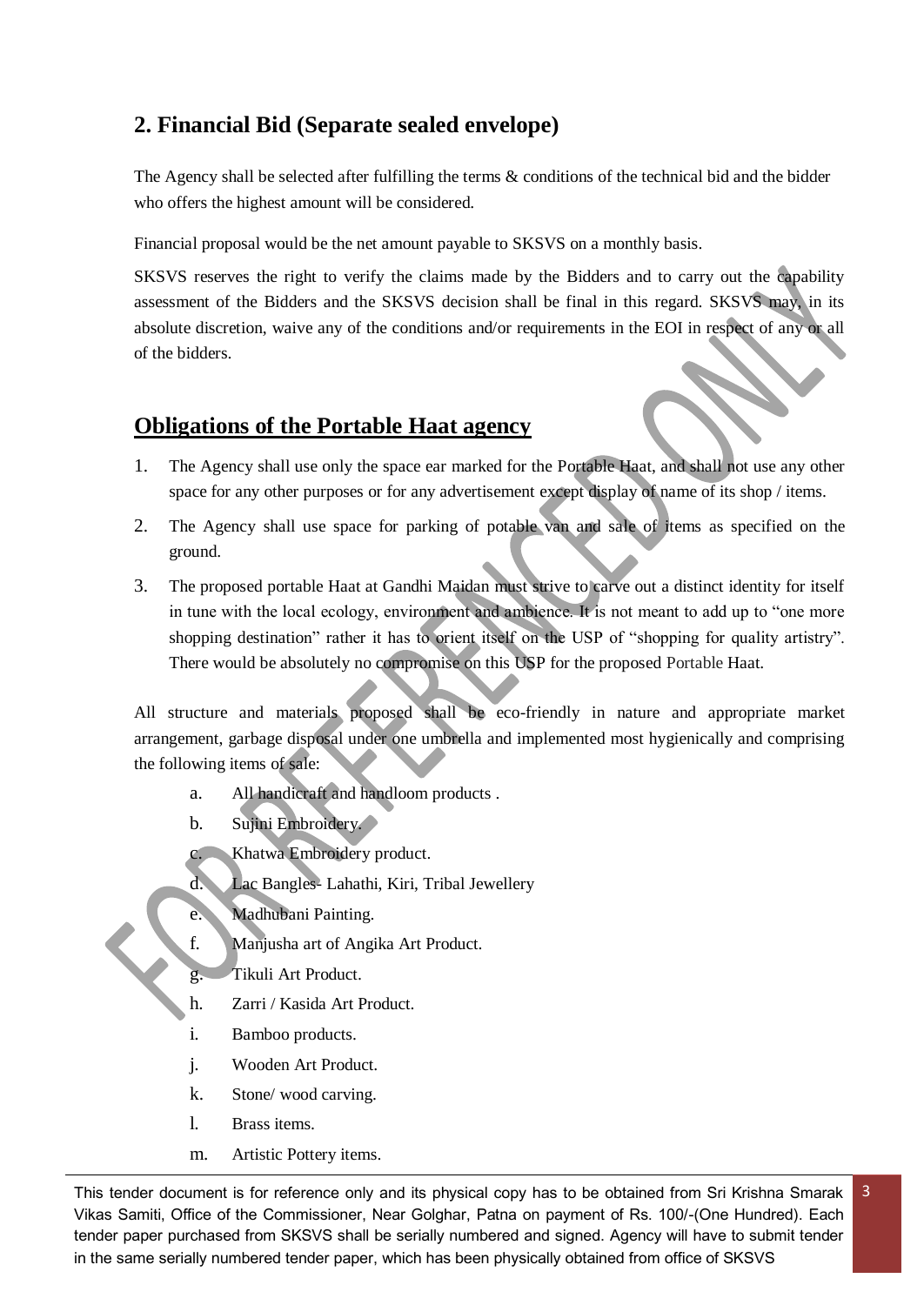- n. Terracotta Art Product.
- o. Sikki grass Art.
- p. Bhagalpur/ Tussar Silk Product.
- q. Jute craft.
- r. Boutique
- s. All traditional artistry.
- t. Designing, painting, decoration of the portable shop is to be done artistically for conspicuous display of local art. All such portable shops are to be evenly designed and mutually synchronized for a nice outlook and feel.

All these have to be executed after getting clearance from SKSVS. The Agency shall not sell any other items without permission from SKSVS. SKSVS holds all rights to either allow or not to allow selling of any item/s.

- 4. The Agency shall not sell substandard/ poor product/ item.
- 5. The agency is responsible for maintaining cleanliness and hygiene at the area at all times.

## **Declaration of Successful Bidder**

SKSVS may either choose to accept the proposal of the successful tenderer or invite him for negotiations. Approval of the proposed plan, design and operation of the portable Haat would require approval from SKSVS before the bidder is declared successful. The plan, design and operation can be amended or modified by SKSVS.

Upon acceptance of the proposal of the tenderer financially qualified with or without negotiations, SKSVS shall declare the tenderer as the successful bidder.

#### **Notification**

SKSVS will notify the Successful Bidder by a Letter of Award (LOA) that its Proposal has been accepted.

# **Right to accept or reject proposal**

SKSVS reserves the right to accept or reject any or all of the Proposals without assigning any reason. SKSVS reserves the right to invite revised Proposals from Bidders with or without amendment of the Tender Document at any stage, without liability or any obligation for such invitation and without assigning any reason.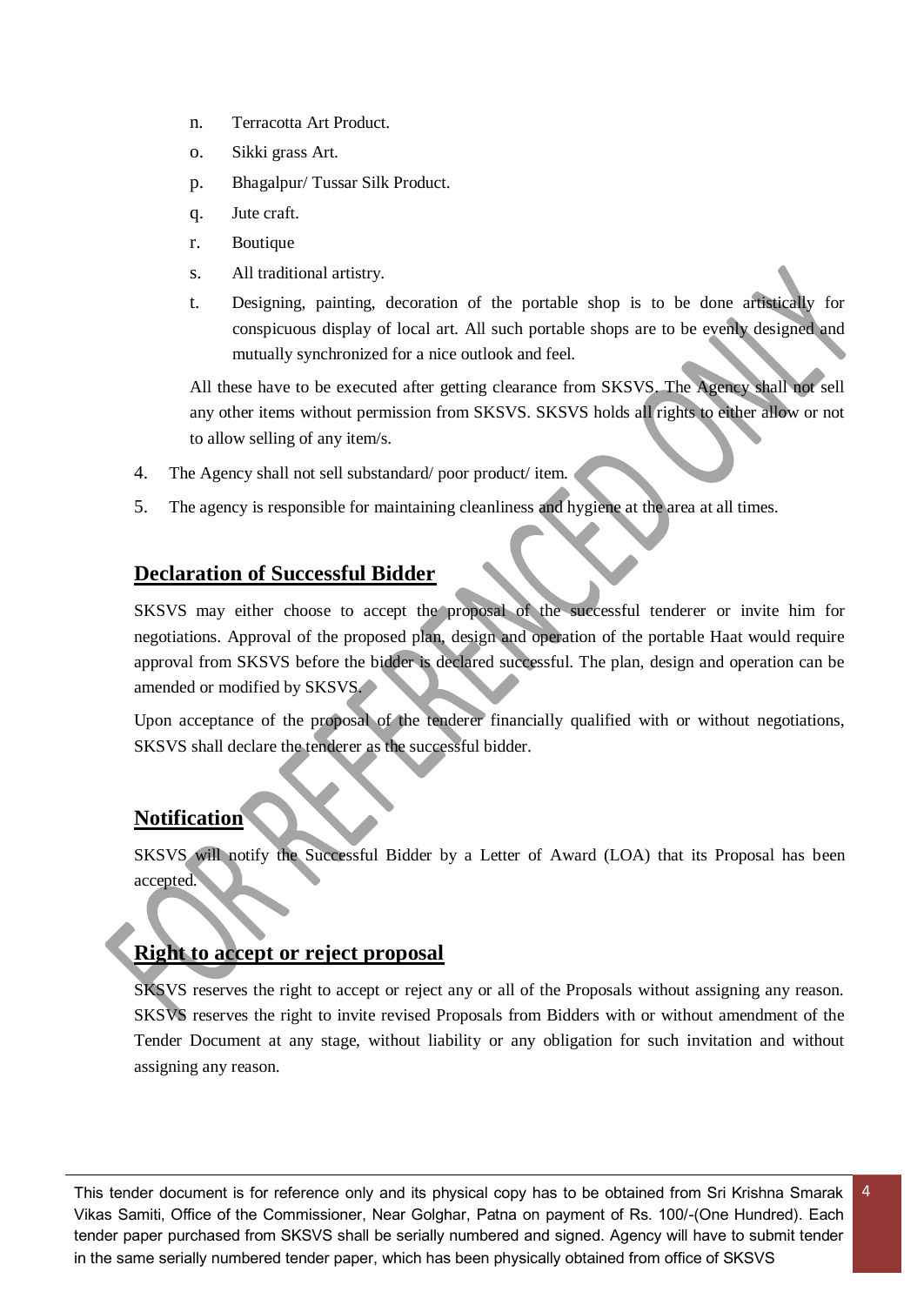## **Terms and Conditions**

- 1. The SKSVS shall provide the scheduled space to the Agency for 11 months. The agreement will be made and executed for 11 months only commencing from the date of this agreement may be further extended upto two (2) years at the sole discretion of S.K.S.V.S and subject to the satisfactory performance of service of the Portable Haat and proper fulfillment of all the terms and conditions and subject to decision of SKSVS.
- 2. The Agency will have to pay the fixed monthly rent to the SKSVS. The Agency shall pay the agreed monthly charges (as per financial bid) in advance by  $5<sup>th</sup>$  day of every month by means of D.D drawn in favour of SKSVS.
- 3. The successful Agency shall give bank guarantee/DD from the Nationalized bank located in Patna of Rupees Five Lakhs as security, which shall be valid for 11 months and shall be returned to the Agency after the expiry/termination of the allotment period.
- 4. The SKSVS has the right to stop the functioning of the Portable Haat for some reasons. The rent charges for those days will be deducted proportionate to the monthly rent.
- 5. If there is any damage to any public property/ facility at Gandhi Maidan or any payments due to SKSVS or any demand from any authority to SKSVS regarding dues payable by the Agency, the Bidder shall be liable to pay the same, failing which SKSVS will take action against the Agency. SKSVS can also encash the bank guarantee held in security to realize this payment.
- 6. The Agency shall obtain prior permission of SKSVS before carrying out any modifications of structures or before putting any furniture and fixtures in the Portable Haat area/ structure.
- 7. Inspection of the Portable Haat area/space may be conducted by any officer/ employee of SKSVS at any time and day. All damages/breakages etc. noticed by this team will be set right by Agency within a fortnight, failing which SKSVS will carry out repairs/ renovation works and debit the cost to Agency.
- 8. The Agency shall obtain all necessary and statutory permissions and licenses from various departments like fire department/Goods & Services Tax department and any other concerned departments for running the Portable Haat.
- 9. The Agency shall pay Electricity charges, water bill and all other dues related to Portable Haat.
- 10. The operation of the Portable Haat timings shall be as per directions of SKSVS.
- 11. The Agency shall hand back the Portable Haat space along with adjoining infrastructure in original condition to the SKSVS.

This tender document is for reference only and its physical copy has to be obtained from Sri Krishna Smarak Vikas Samiti, Office of the Commissioner, Near Golghar, Patna on payment of Rs. 100/-(One Hundred). Each tender paper purchased from SKSVS shall be serially numbered and signed. Agency will have to submit tender in the same serially numbered tender paper, which has been physically obtained from office of SKSVS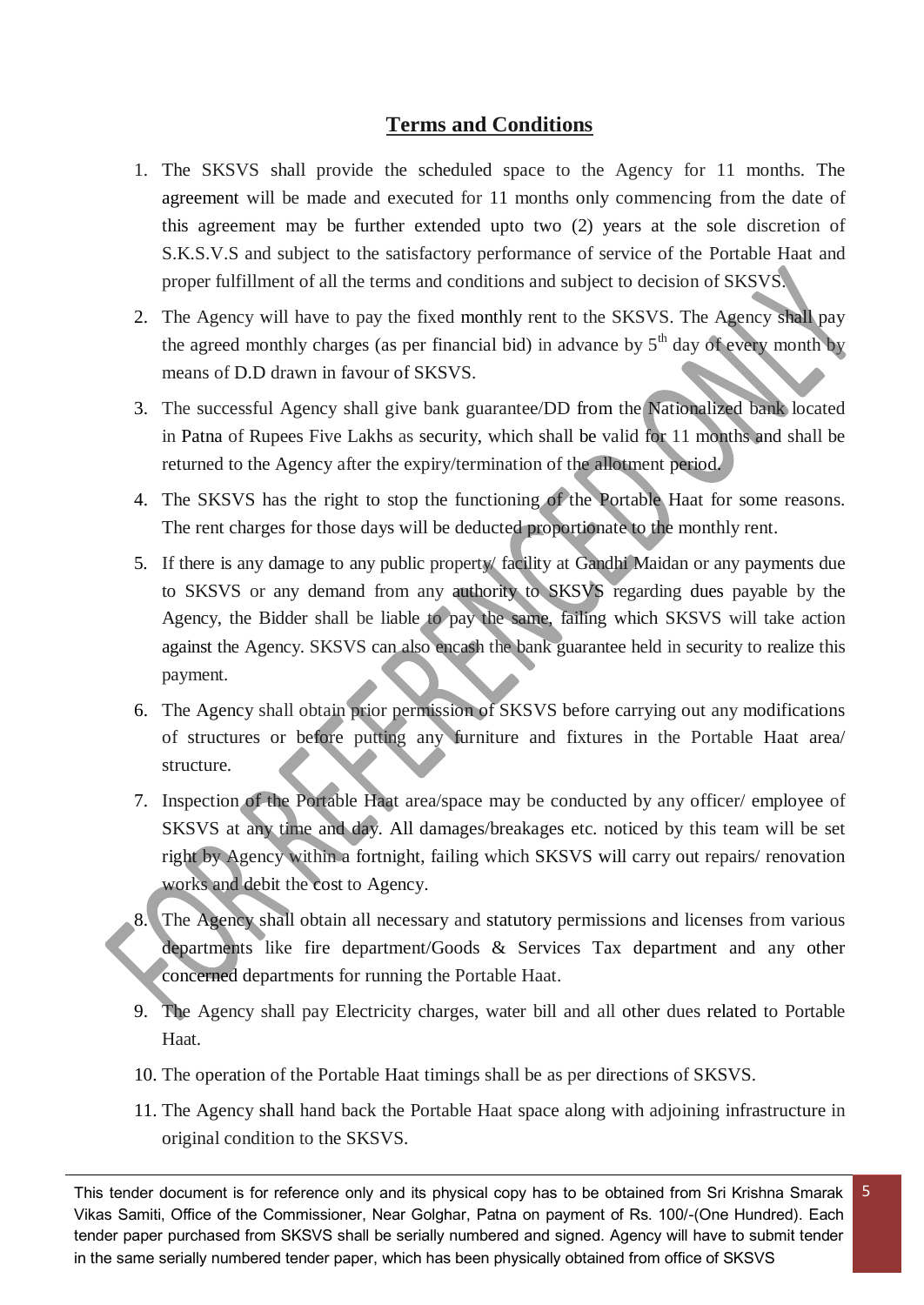- 12. The Agency shall carry out only the specified approved activities in and around the Portable Haat and shall not carry any unspecified activities in contravention with the agreement. If the Agency indulges in carrying out any unapproved activities the SKSVS shall be at liberty to cancel the agreement after giving fifteen (15) days written notice to the Agency.
- 13. The Agency shall maintain and develop the Portable Haat without causing any damage to the park, its surroundings and the environment during the period of agreement.
- 14. The SKSVS reserves the right to cancel allotment at any point of time after giving fifteen (15) days written notice to the Agency and also the right to inspect and control the development and operational work undertaken by the Agency at all times and the Agency shall obey the orders and directions issued by the SKSVS in the developmental work of the Portable Haat. However, in emergent/exceptional circumstances, the operation of the Portable Haat can be stopped by SKSVS without any prior notice.
- 15. The Portable Haat should be attractive, hygiene in nature with a special look.
- 16. Complete hygiene and Cleanliness has to be maintained in the allotted area. Any litter thrown anywhere in the park area due to the activities of the Person/Firm/Agency has to be cleared/collected by the Agency only.
- 17. Selling of any tobacco products is completely banned inside the premises.
- 18. Any other condition found necessary by management shall be included after discussion in the agreement.
- 19. The above Terms and Conditions are included in the agreement.

Agency agreeing the above terms and conditions, satisfying the above eligibility conditions and interested in running the above activities should give the **financial** bid with their agency profile.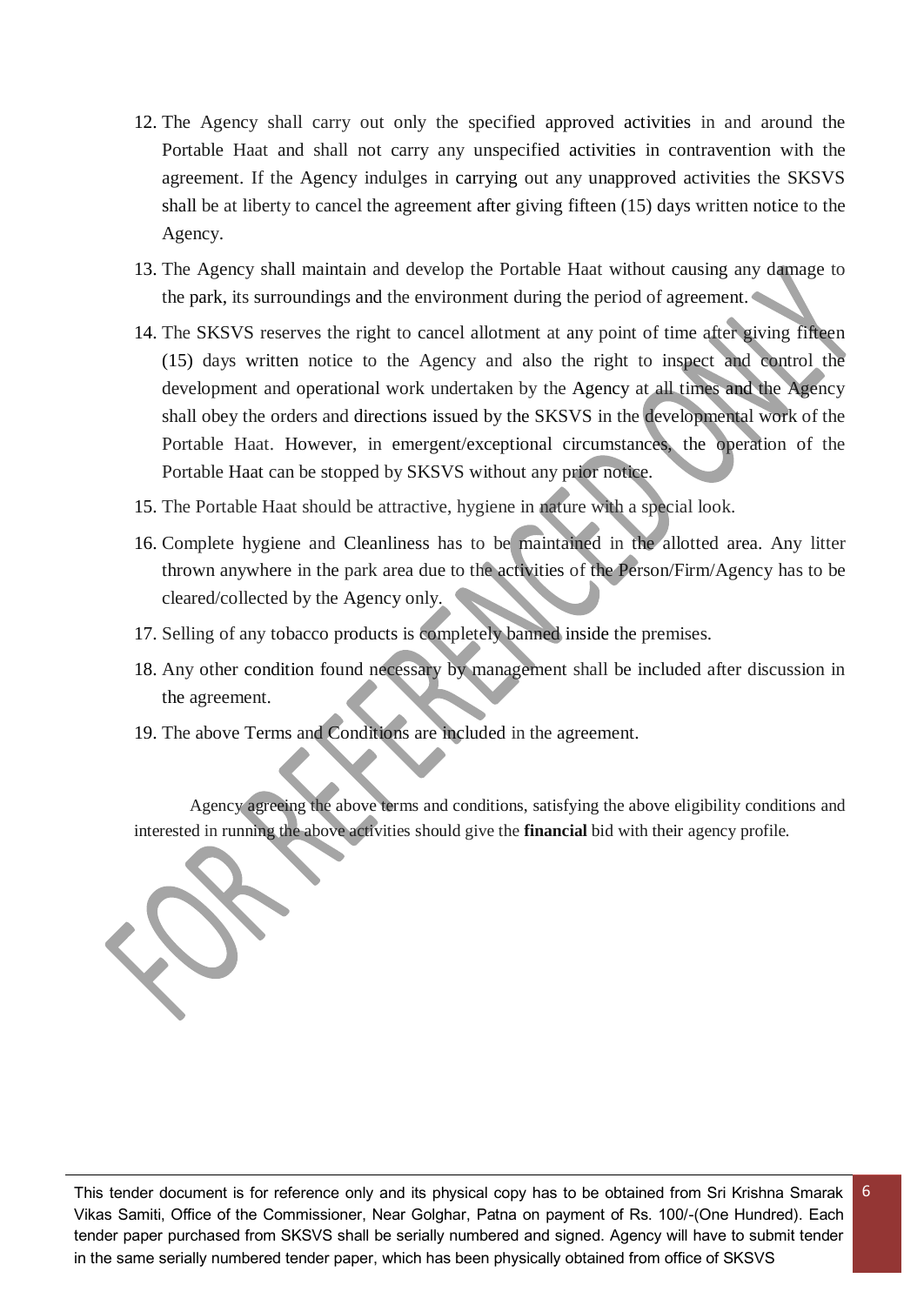# **Technical Bid**

#### **Particulars of the Company/ Firm**

#### **(Please submit along with documentary evidence)**

A bidder shall submit Technical Bid and Financial Bid in separate sealed envelopes contained in another envelope containing both the Financial and Technical Bid. A bidder shall not submit more than one bid.

| S.No. | <b>Particulars</b>                                                                   |                                      |     |      |
|-------|--------------------------------------------------------------------------------------|--------------------------------------|-----|------|
| 01    | Name of the Company/Firm /<br>Agency                                                 |                                      |     |      |
| 02    | Type of the Company whether,<br>Proprietorship, Partnership Etc.                     |                                      |     |      |
| 03    | Address<br>of the<br>Name<br>and<br>Proprietor/Partners/Directors of<br>the Company. | (i)<br>(ii)<br>(iii)                 |     |      |
| 04    | Registered Office Address and<br>Telephone / Mobile Number &<br>Email address.       |                                      |     |      |
|       | Local Contact Address/<br>Telephone / Mobile Number.                                 |                                      |     |      |
| 05    | Turnover of the Company/ Firm<br>during the last 3 years.                            | 2013-14                              | Rs. | Lakh |
|       |                                                                                      | 2014-15                              | Rs. | Lakh |
|       |                                                                                      | 2015-16                              | Rs. | Lakh |
| 06    | <b>Service Tax Registration Paper</b><br>(Photocopy)                                 |                                      |     |      |
| 07    | PAN Card (Photocopy)                                                                 |                                      |     |      |
| 08    | <b>EMD</b> Details                                                                   | Amount<br>DD No.<br><b>Bank Name</b> |     |      |

#### **Signature of the applicant with Seal**